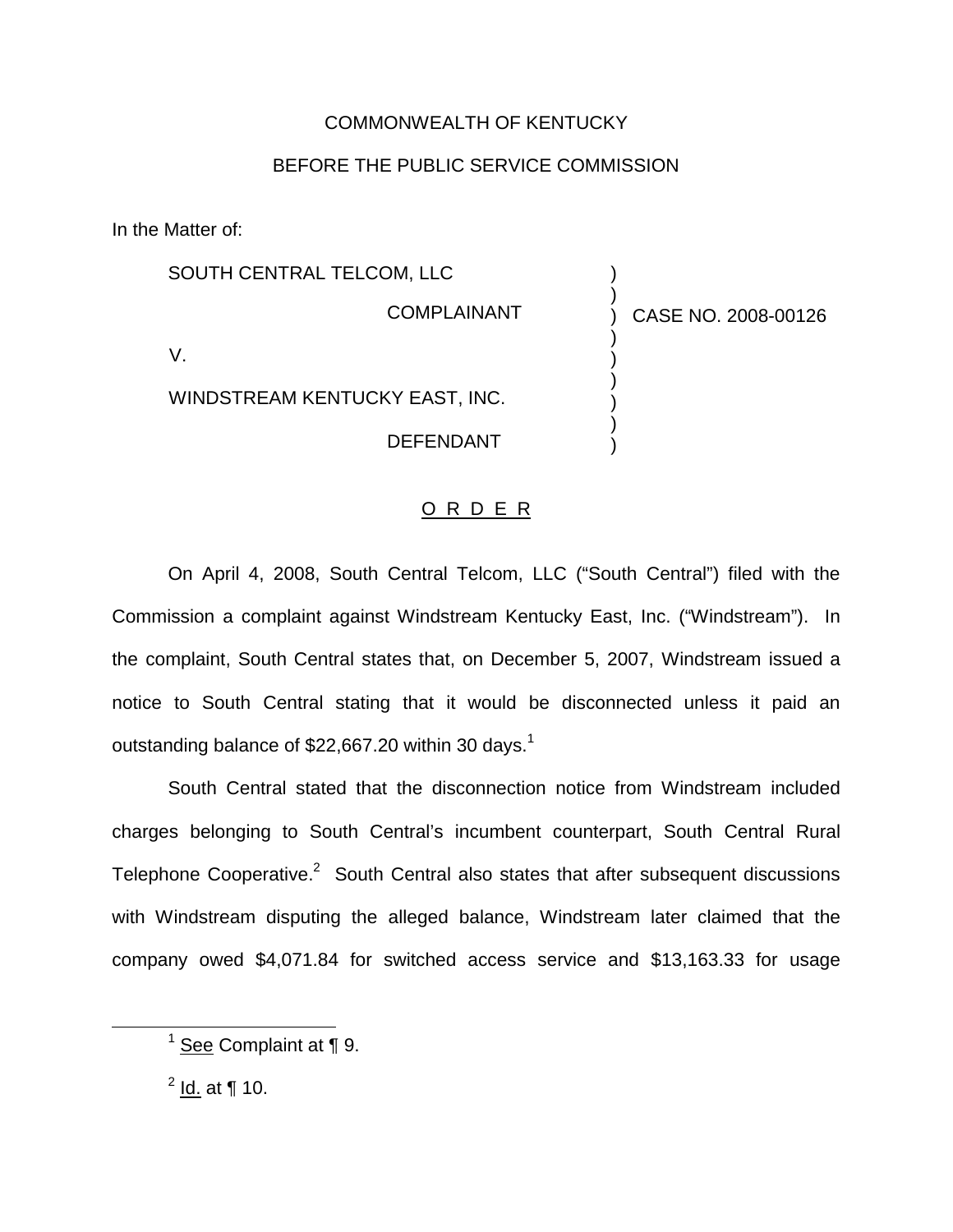service.<sup>3</sup> South Central states that, on January 16, 2008, by letter, Windstream stated that it would not terminate service to South Central and also provided the name of a Windstream employee who could assist in addressing the billing dispute. South Central states that after initial conversations with that employee, no resolution was reached. South Central states that it has formally requested a meeting with Windstream management, but Windstream has failed to respond to the request and has not "otherwise worked with South Central to resolve the dispute."<sup>4</sup> South Central requests that the Commission order Windstream not to terminate service to South Central while the dispute is pending, to identify and compel particular personnel to work with South Central to resolve the billing dispute, and to schedule an informal conference to resolve the allegations regarding Windstream's billing practices.<sup>5</sup>

Pursuant to 807 KAR 5:001, Section 12(4)(a), upon receipt of a formal complaint, the Commission must determine whether the complaint states a prima facie case. A complaint establishes a prima facie case when it sets forth on its face sufficient allegations that, if not contradicted by other evidence, would entitle the complainant to the relief requested. If a complaint fails to establish a prima facie case, the Commission must notify the complainant and provide a reasonable opportunity to amend the complaint. Having reviewed the complaint and the allegations contained therein, the Commission finds that South Central has not met the standard for the establishment of a prima facie case.

- $3$  Id. at ¶ 13.
- $4$  Id. at ¶ 19.
- $<sup>5</sup>$  Id. at 5.</sup>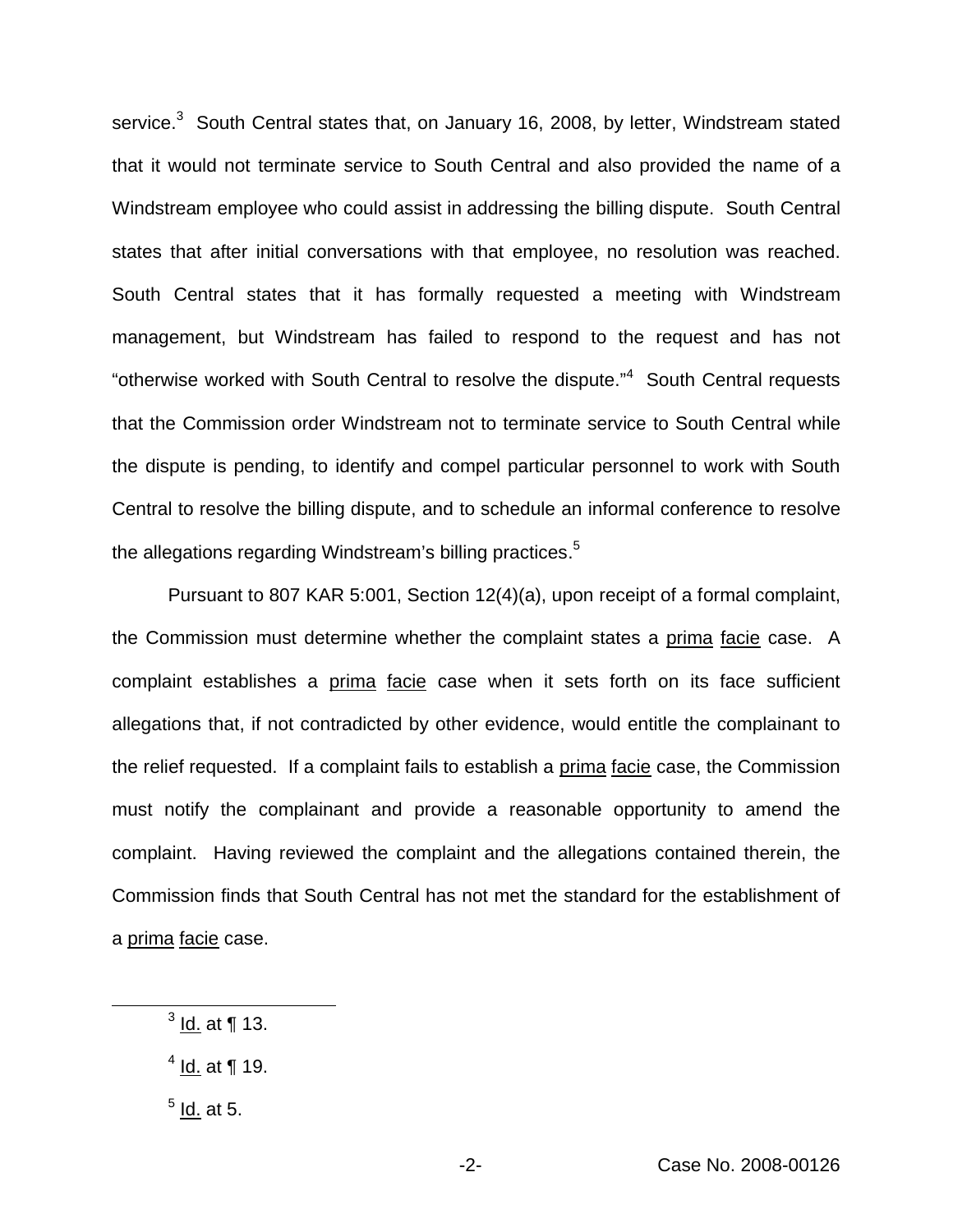When reviewing complaints, the Commission seeks both substantive argument and evidence supporting the complaining party's allegations. In this complaint, South Central provides no references to specific portions of Windstream's tariffs, special contracts, or interconnection agreements to support the allegation that South Central is being billed inaccurately.<sup>6</sup> South Central has not provided copies of any billing statements, the December 5, 2007 disconnection notice, or e-mail documentation between South Central and Windstream wherein the billing dispute is addressed. Most notably, within paragraph 16 of the complaint, South Central states that Windstream acknowledged receipt of a letter from South Central's counsel disputing the balance owed and acknowledged that "Windstream would not terminate service to South Central." Based on this statement, Windstream's threat of disconnection has been voluntarily withdrawn, although the dispute over the accuracy of the billing remains. Given the withdrawal of impending service termination, the Commission finds South Central's request for relief, in part, is moot.

The Commission also notes that South Central has outlined several allegations but has provided neither a concrete understanding nor supporting evidence to demonstrate why it believes it is being inaccurately billed. Without directing the Commission to specific documentation sufficient to support its claims, South Central has submitted a mixture of statements and claims without necessary evidence or appropriate references and, therefore, has failed to establish a prima facie case. For these reasons, South Central's complaint is rejected for filing.

 $6$  The Commission references those particular documents only as examples. South Central did not indicate the basis for its belief that it is being incorrectly billed (i.e., Windstream agreed to bill South Central in a different manner, as provided in an interconnection agreement, a special contract, or within published tariffs).